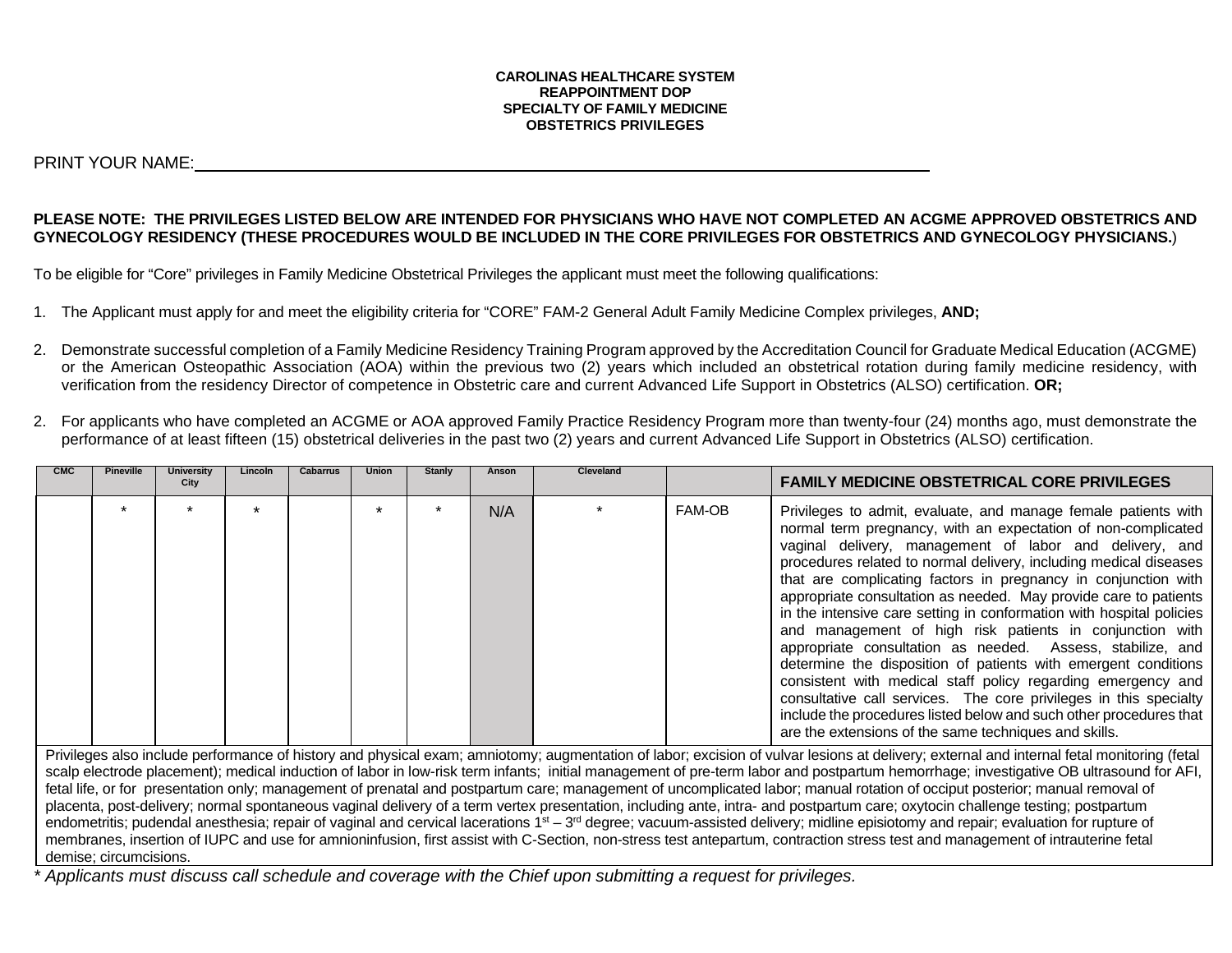## Maintenance Criteria for Continued Privileges – FAM-OB

The Physician must demonstrate performance of ten (10) deliveries over the past two (2) years based on acceptable results of ongoing professional practice evaluation and outcomes to reapply for Family Medicine Obstetrical Core Privileges (FAM-OB). The Physician must provide a current Advanced Life Support in Obstetrics (ALSO) certification. This will be reviewed at the time of reappointment. Physicians who would like to continue to hold Family Medicine Obstetrical Core privileges but are unable to document the minimal number will be requested go voluntarily withdraw their request for such privileges and to complete the necessary proctoring forms.

## **\* SPECIAL PRIVILEGES WITH QUALIFICATIONS AND/OR SPECIFIC CRITERIA - PROVIDE THE NUMBER OF PROCEDURES PERFORMED WITHIN THE PAST TWO YEARS AND FACILITY WHERE THE PROCEDURES WERE PERFORMED.**

| <b>CMC</b> | Pine.   | Univ.   | Lin.    | <b>CAB</b> | <b>Union</b>         | Stanly  | Anson | <b>CLE</b> | <b>OBSTETRICAL PRIVILEGES</b> |                                                                                                 | <b>Minimum</b><br><b>Number</b><br>Required | <b>Number</b><br>Performed<br><b>Within The</b><br>Past 2 Years | Location |
|------------|---------|---------|---------|------------|----------------------|---------|-------|------------|-------------------------------|-------------------------------------------------------------------------------------------------|---------------------------------------------|-----------------------------------------------------------------|----------|
|            | $\star$ | $\star$ | $\star$ |            | $\star$              |         | N/A   | $\star$    | OB-6                          | Outlet forceps vaginal delivery                                                                 | 5                                           |                                                                 |          |
|            | $\star$ | $\star$ | $\star$ |            | $\ddot{\phantom{0}}$ |         | N/A   | $\star$    | <b>OB-17</b>                  | Management of breech delivery<br>with OB consult                                                | 5                                           |                                                                 |          |
|            | $\star$ | $\star$ | $\star$ |            | $\cdot$              |         | N/A   |            | <b>OB-18</b>                  | Management of multiple<br>gestation with OB consult                                             | 5                                           |                                                                 |          |
|            | $\star$ | $\star$ | $\star$ |            | $\star$              |         | N/A   | $\star$    | <b>OB-19</b>                  | Induction of VBAC with OB<br>consult                                                            | 5                                           |                                                                 |          |
|            | $\star$ | $\star$ | $\star$ |            | $\star$              |         | N/A   | $\star$    | <b>OB-20</b>                  | Repair of 4 <sup>th</sup> degree laceration                                                     | 5                                           |                                                                 |          |
|            | $\star$ | $\star$ | $\star$ |            | $\star$              | $\star$ | N/A   | $\star$    | <b>OB-21</b>                  | <b>External Cephalic Version</b>                                                                | 5                                           |                                                                 |          |
|            | $\star$ | $\star$ | $\star$ |            | $\ddot{\phantom{0}}$ |         | N/A   |            | <b>OB-22</b>                  | Diagnostic Cervical Dilation<br>and Uterine Curettage<br>(including for incomplete<br>abortion) | 5                                           |                                                                 |          |

Maintenance Criteria for Continued Privileges – OB-6 – OB-22

The Physician must perform a minimum of five (5) of each Family Medicine Obstetrical special procedure held over the past two (2) years based on acceptable results of ongoing professional practice evaluation and outcomes to reapply for Family Medicine Obstetrical special privileges (OB-6 – OB-22). This will be reviewed at the time of reappointment. Physicians who would like to continue to hold Family Medicine Obstetrical special privileges but are unable to document the minimal number will be requested to voluntarily withdraw their request for such privileges and to complete the necessary proctoring forms.

*\* Applicants must discuss call schedule and coverage with the Chief upon submitting a request for privileges.*